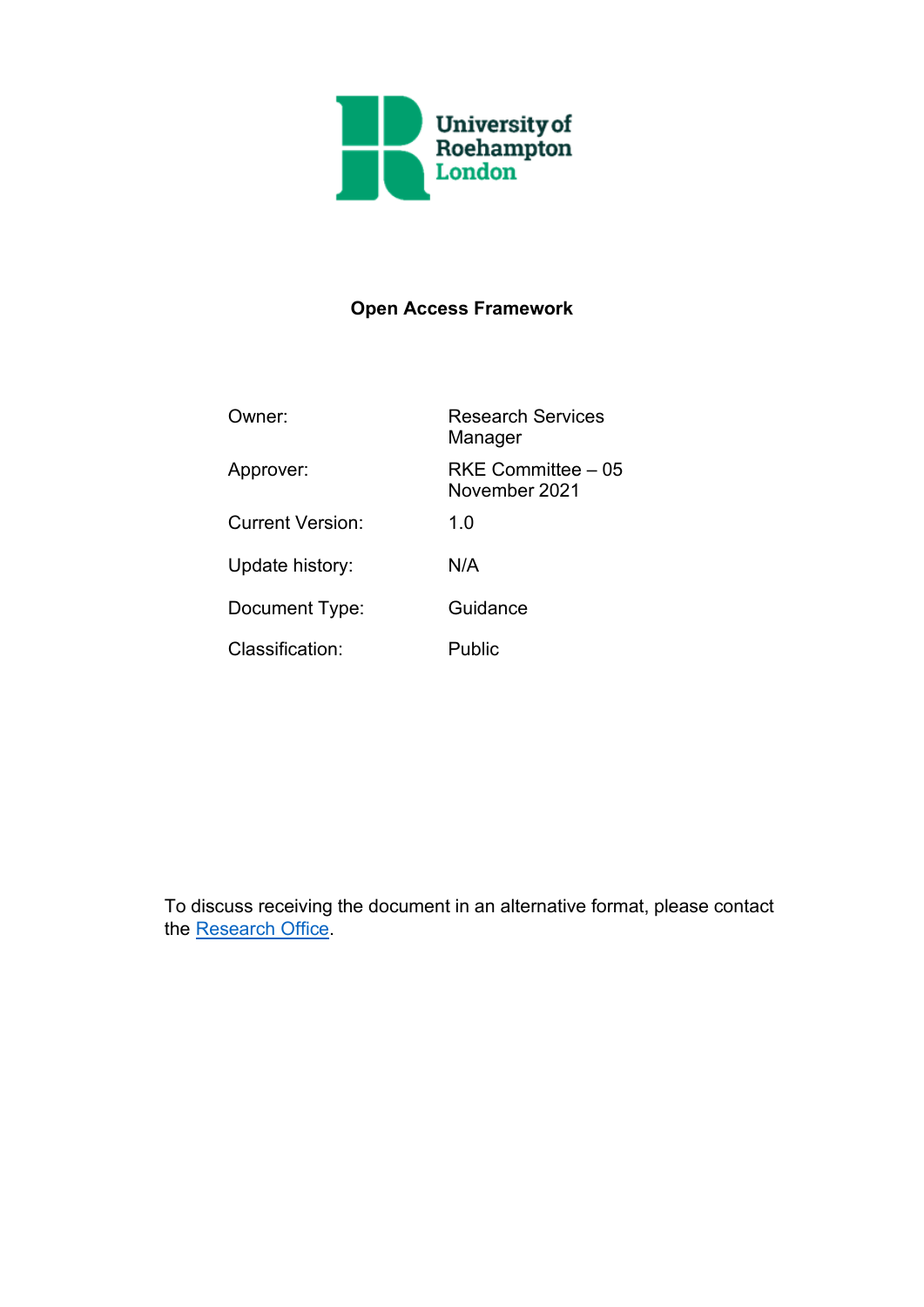## **1. Introduction**

Open Access is a principle concerned with public accessibility to research outputs that have been funded in full, or in part, by public funds. Open Access is usually achieved through online archiving of full text versions of research outputs. Full texts can either be the version of record (VoR) or the Author's Accepted Manuscript (AAM).

In 2016, Research England (formerly HEFCE) announced that journal articles and conference proceedings with an ISSN must comply with its open access policy to be submitted to the exercise. Then, in 2018, several funders endorsed Plan S, an initiative designed to drive forward immediate Open Access, and implemented the plan through their policies from 2021, cementing open access to outputs as a standard expectation across the sector in the UK.

For these reasons, research institutions are obliged to support Open Access. The University is committed to its obligation to facilitate Open Access to our authors' research publications via our online research repository (Pure). The purpose of this document is to set out the roles, responsibilities and processes that comprise the University's approach to Open Access.

## **2. Scope of framework**

This framework applies to all journal articles and conference proceedings with an ISSN authored by academic members of staff employed by the University of Roehampton. University of Roehampton authors are required to make all journal articles and conference proceedings with an ISSN Open Access via the green or, where possible, gold routes to Open Access.

The University does not require long-form and non-textual outputs such as monographs, chapters and films to be made Open Access although it is encouraged where copyright permits. Where authors are in receipt of external funding, the University requires authors to prioritise compliance with the funders' Open Access policy.

Open Access requirements are subject to change and it is expected that outputs such as monographs and chapters will eventually be subject to requirements. This framework will be reviewed and revised as national requirements change.

## **3. Responsibilities**

This framework applies to research outputs authored by all academic staff employed by the University of Roehampton. Postgraduate Research students are encouraged, but not obliged, to comply with the research outputs element of this framework.

Research outputs published as a result of funded research projects may be required to comply with the funder's Open Access policy. The University requires all grant holders to comply with their funder's Open Access policy where Open Access requirements are a condition of the grant. Links to the Open Access policies of some of the major funders can be found in Appendix 1.

## **4. Definitions**

**Author's Accepted Manuscript** (**AAM**): The author's final version of an article, including changes agreed during peer review but without the publisher's typesetting or logos (also known as the post-print).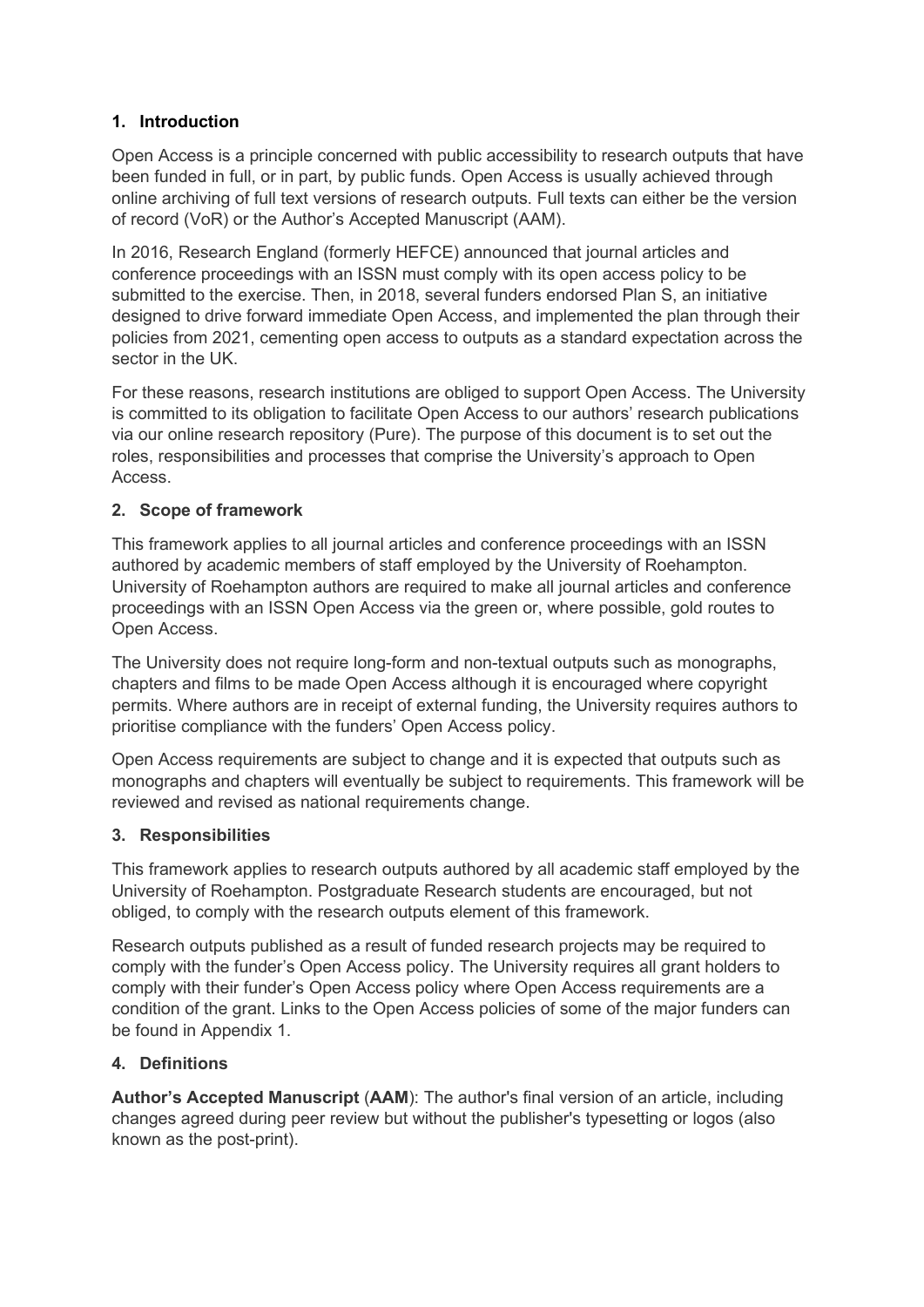**Self-archive**: Describes the act of depositing and making open access a full text version of a research output in an institutional repository. The terms 'self-archiving' and 'open access' are sometimes used interchangeably in relation to publishers' policies.

**Pure**: The University's research repository and Current Research Information System (CRIS) which stores information about academic staff, organisational units, research outputs and academic activities.

**Research Explorer**: Pure's public-facing portal. The portal displays information maintained in Pure including details of research outputs. The Research Explorer is accessible at [https://pure.roehampton.ac.uk/portal/.](https://pure.roehampton.ac.uk/portal/)

**Version of Record**: The final published version of a research output. This version will have been copyedited and typeset by the publisher and usually includes their logos and formatting.

**Article Processing Charge** (**APC**): A publishing cost paid to the publisher to make the final published version of research outputs immediately Open Access (known as the gold route).

**Transitional Agreement**: Also known as Read & Publish agreements, these are agreements between institutions or consortiums and publishers that shift spend from subscription access to Open Access publishing services.

**Creative Commons Licences**: Free licensing tools that benefit authors by allowing them to clearly define which parts of their copyright they are happy to give to the public. When a CC licence is applied to a work, it is usually displayed up-front so that users can see how they are permitted to re-use the work without having to contact the owner.

**Open Access Compliance**: Refers to the status of an output in regard to whether it has, or has not, met the deposit and access requirements set out in the REF Open Access policy.

**Validation**: Refers to an administrative process in Pure that allows administrators to check output records before they are made publicly accessible via the Research Explorer.

**Green route:** Free open access archiving of the full text of a research output, often with an embargo period ranging from 6-24 months and restrictions on the version that can be made open (usually the AAM).

**Gold route:** Enables immediate access of the version of record, often incurring an article processing charge (APC) which is paid to the publisher.

**Diamond route**: Also known as Platinum route, refers to journals that publish open access without charging an APC. These journals are mostly online-only publications that are funded by institutions or societies.

#### **5. Routes to Open Access**

Open access can be achieved through two key routes which are commonly known as green and gold. The green route to Open Access is free to authors and to the Institution and is the University's default route. The gold route to Open Access usually requires payment of an Article Processing Charge (APC). The University has a range of transitional agreements in place with major academic publishers. Authors should publish through these agreements wherever possible. The University does not have a mechanism to support the payment of APCs outside of these agreements.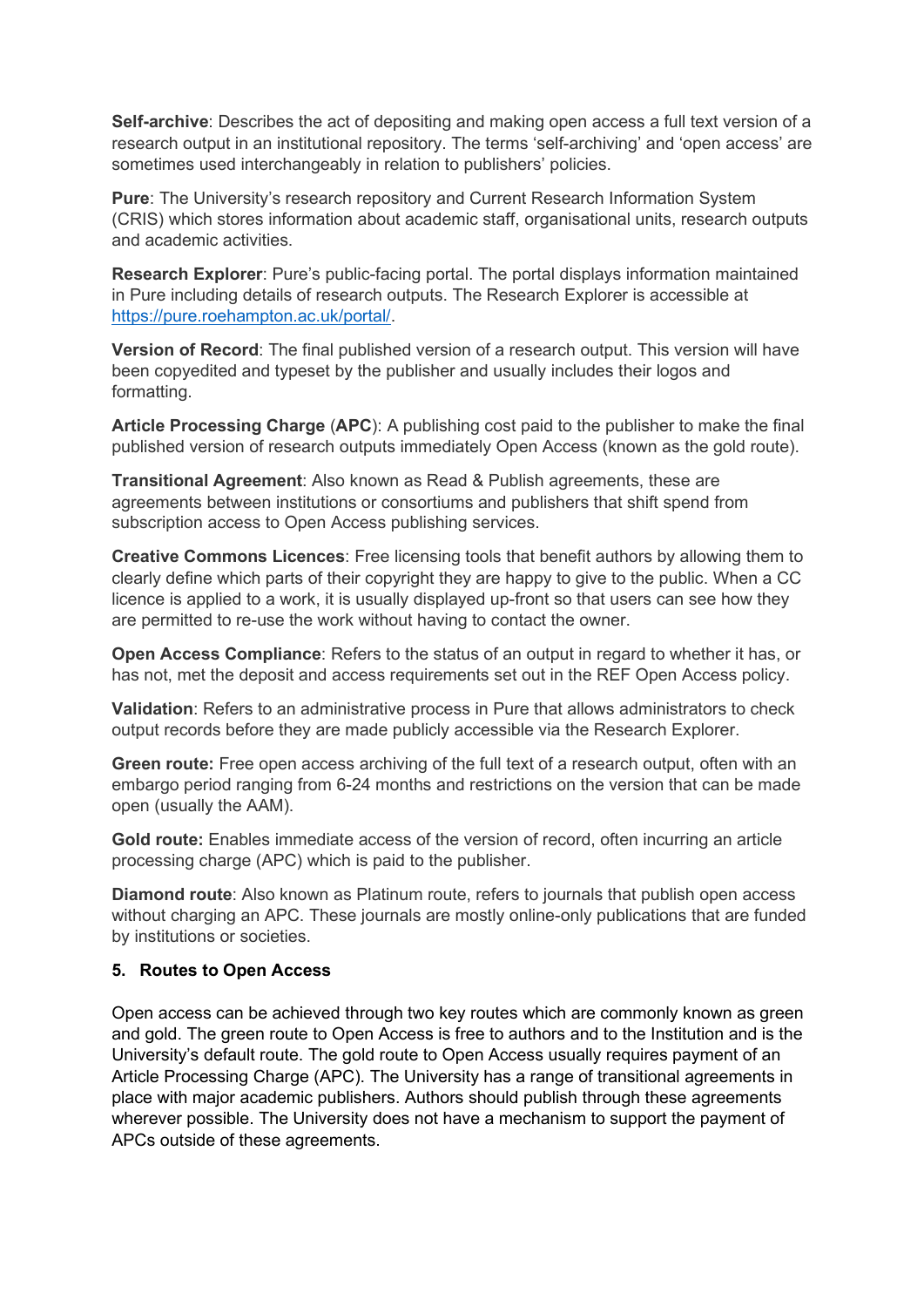#### **6. Research Outputs**

#### **6.1. Journal articles and conference proceedings with an ISSN**

The University requires that the full texts of all journal articles and conference proceedings with an ISSN, regardless of REF status, are made Open Access through Pure. Authors are responsible for ensuring journal articles and conference proceedings with an ISSN are deposited in Pure within three months of acceptance and should follow the standard [Open Access](https://portal.roehampton.ac.uk/information/roehampton-research/open-access-and-open-research/Pages/ensuring-open-access.aspx) process for all journal articles and conference proceedings with an ISSN. The Research Office is responsible for checking and validating output records in Pure and ensuring that embargo periods are set in line with publishers' policies. Journal articles published Open Access via gold or diamond routes must have a record of the article in Pure that includes, at the very least, a link to the full text.

#### **6.2. Monographs, chapters and edited collections**

The University does not require Open Access archiving of full texts of long-form outputs unless the output is a product of funding and the awarding funding body requires Open Access to such outputs as a condition of the grant. Authors are required, however, to create a basic record of such outputs in Pure to reflect their most recent publications. Where authors wish to archive full texts of such outputs, and the publisher's policy permits, authors will be supported to do this via Pure. In such cases, authors will be responsible for seeking necessary permissions from any third-party copyright owners.

This framework will be reviewed and revised should requirements for monographs, chapters and edited collections change.

#### **6.3. Non-textual outputs**

Open access generally pertains to public accessibility to full texts of research outputs, therefore, for the purpose of this framework, there are no compulsory Open Access requirements for non-textual outputs. Researchers are, however, supported to upload such outputs to Pure and make them openly accessible where copyright allows.

#### **7. Research data**

The University does not require mandatory Open Access archiving of underlying research data unless the data is a product of funding and the awarding funder requires Open Access to the data as a condition of the grant. Researchers are, however, permitted to upload underlying research data to free external data repositories and link this to a dataset record in Pure. Research data is subject to the General Data Protection Regulation and the UK Data Protection Act 2018. Researchers should always follow the University's [Data Protection and Storage Guidance for Researchers](https://www.roehampton.ac.uk/globalassets/documents/corporate-information/policies/data-protection-guidance-for-researchers-v1.1-august-2018.pdf) before archiving research data.

Guidance on linking an externally hosted dataset to Pure can be found on the [Open](https://portal.roehampton.ac.uk/information/roehampton-research/open-access-and-open-research/Pages/default.aspx)  [Research Staff Portal Pages.](https://portal.roehampton.ac.uk/information/roehampton-research/open-access-and-open-research/Pages/default.aspx)

#### **8. Publication venues**

University of Roehampton authors are entrusted to select the most appropriate publication venues for their research outputs in terms of academic reach and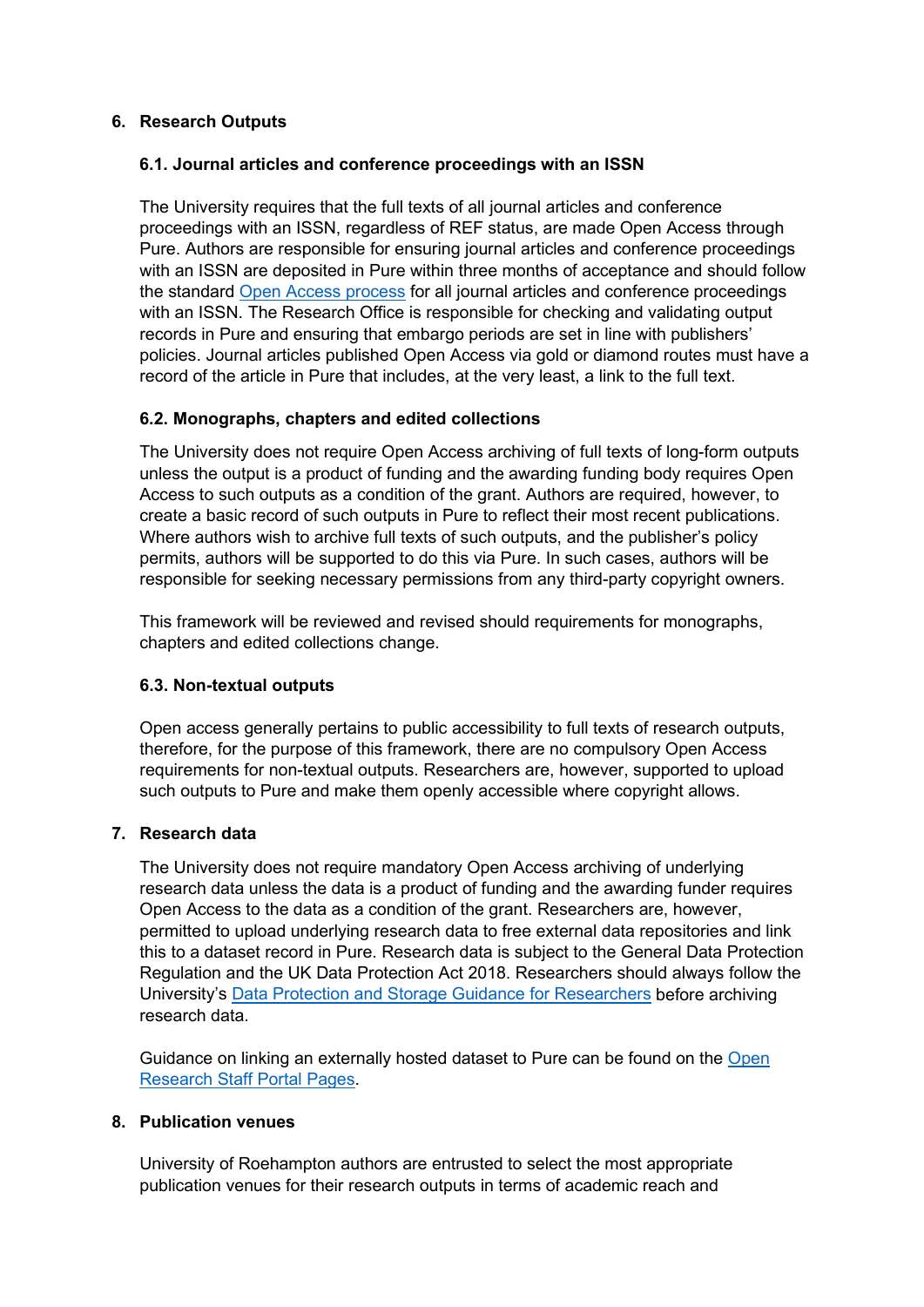prestigiousness. During the process of selecting a publication venue, authors should consider their obligation to upload and make Open Access a full text file in Pure. Authors are advised to check the publisher's Open Access/self-archiving policy before submitting to the journal. In accordance with the REF2021 Open Access policy, the University advises that full texts should not be embargoed for more than 12 months for the sciences and more than 24 months for all other disciplines.

#### **9. Article Processing Charges**

The University does not administer a central fund for APCs. Wherever appropriate, authors should seek to publish through one of the University's transitional agreements which cover the cost of APCs. Guidance on the University's transitional agreements can be found on the [Open Research Staff Portal Pages.](https://portal.roehampton.ac.uk/information/roehampton-research/open-access-and-open-research/Pages/default.aspx)

#### **10. Copyright**

Authors should retain copyright to their work wherever this is an option. We recognise that some publishing agreements require authors to assign copyright to the publisher. In such cases, authors should ensure that they retain basic rights such as the right to selfarchive and to use their own work in teaching. Where authors require guidance on this matter, they should contact [openaccess@roehampton.ac.uk](mailto:openaccess@roehampton.ac.uk) for advice before signing.

Where authors have the option to publish under a range of Creative Commons Licences, CC BY is recommended in the spirit of Open Access. We understand that some works require greater protection, and, in such cases, authors should consult the [Creative](https://creativecommons.org/choose/)  [Commons Licence Chooser tool](https://creativecommons.org/choose/) or contact [openaccess@roehampton.ac.uk](mailto:openaccess@roehampton.ac.uk) for advice.

#### **11. Funded outputs**

Where outputs are the direct result of funding, the University requires that the Open Access policy of the funder takes precedent. This is inclusive of long-form outputs and research data. Authors are required to understand the funder's Open Access requirements and utilise Pure and/or the University's transitional agreements where appropriate. Where necessary, authors should seek guidance by emailing [openaccess@roehampton.ac.uk.](mailto:openaccess@roehampton.ac.uk)

## **12. Monitoring and reporting**

Institutional data on Open Access is used, and sometimes shared, in a variety of internal and external exercises. In some instances, Open Access and research output information may be shared in formats which clearly identify individuals in relation to specific research outputs.

#### **12.1. Internal monitoring and reporting**

Data on Open Access is reported on a regular basis to inform a variety of internal processes. Reports include, but are not limited to:

- Open access compliance rate in a department or research centre.
- Open access statuses of individual outputs and Open access compliance rate in a 'unit of assessment' used in internal REF modelling.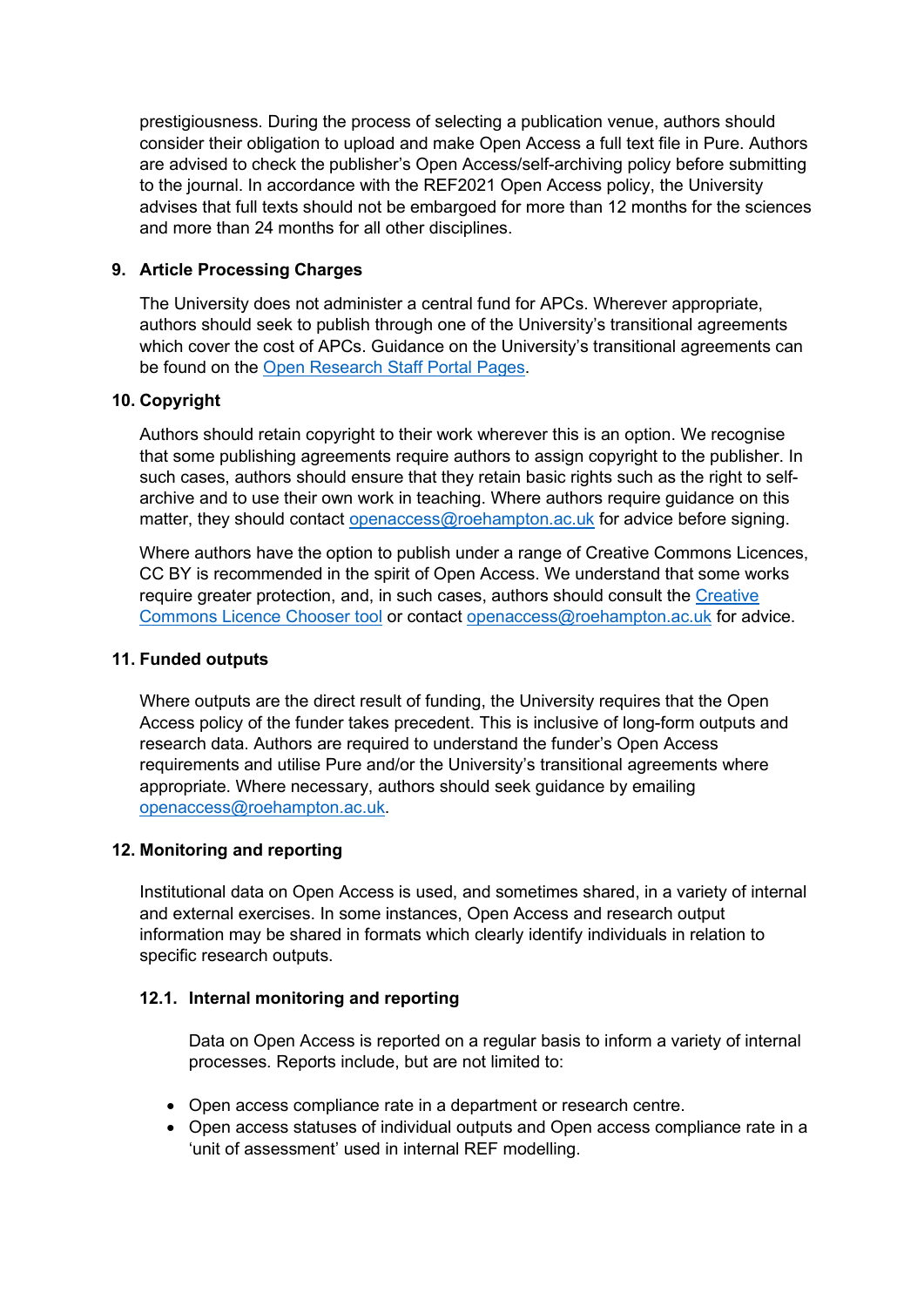- Open Access compliance status of outputs considered at the Workload Allocation Panel.
- Exercises to review the University's transitional agreements.

## **12.2. External monitoring and reporting**

The University is required to report Institutional data on Open Access for exercises which include, but are not limited to:

- REF submission.
- JISC APC reporting.
- Data used in negotiations with Publishers.